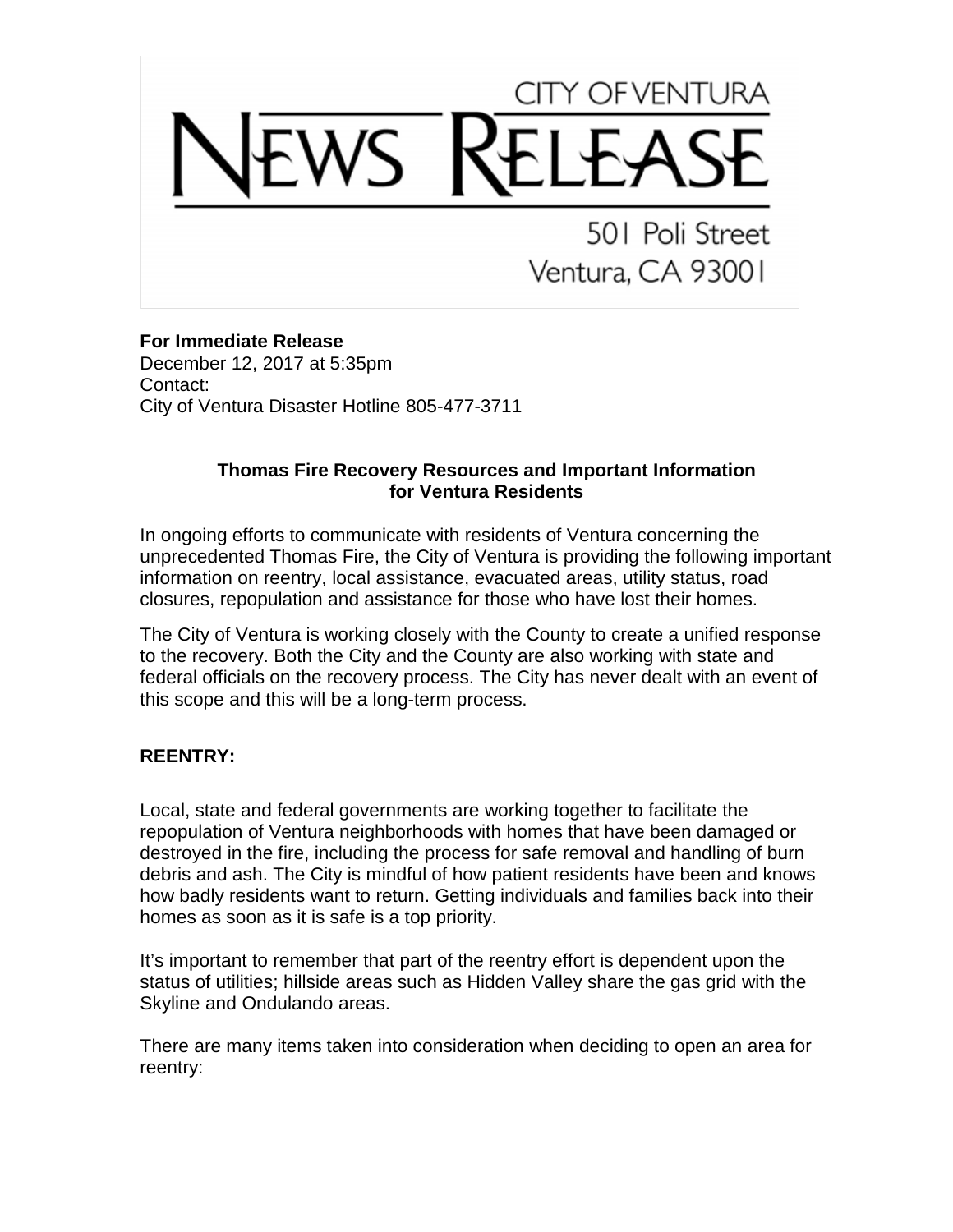1. Existing fire threats to the City

There are still active fires threatening portions of Ventura; therefore, protecting life and property occupies the majority of our attention and is our priority.

2. The more damage a neighborhood has sustained, the more complex and lengthy the effort is to make the area safe for reentry.

Although an area may have been burned days ago, there are still hazards such as: hot foundations, ash pits where trees once stood, flare ups, debris hazards on the ground and in the air

3. Status of utilities

Utility companies, including electricity and natural gas service, are working diligently to restore service. This includes damaged utility poles or lines that need to be repaired or replaced. SCE has a massive base camp at the Community Park committed to recovery efforts.

4. Amount of toxic materials on the ground from the burn; an assessment needs to be made on what is there and how to deal with it.

#### 5. Coordination between agencies

A large amount of coordination is taking place between multiple agencies. There are many agencies and crews that have a part in ensuring the area is safe for return. The size and scope of the impacted area is a challenge and will take time to secure.

6. Protective equipment kits for returning residents The City will provide residents with kits when they are allowed to return to their neighborhoods. Safety items such as gloves, safety glasses, Tyvek suits, masks, trash bags and other items will be included.

When an area is ready to be reopened, the City will notify the public. We assure you that the City of Ventura is working with the county, state, and other agencies, including utilities, to grant residents access to their property.

We expect to have an update from the utility companies regarding the status of service soon.

Residents and business owners of affected areas must remain evacuated. Any disturbance to your property may put your health, safety, and future financial standing at risk.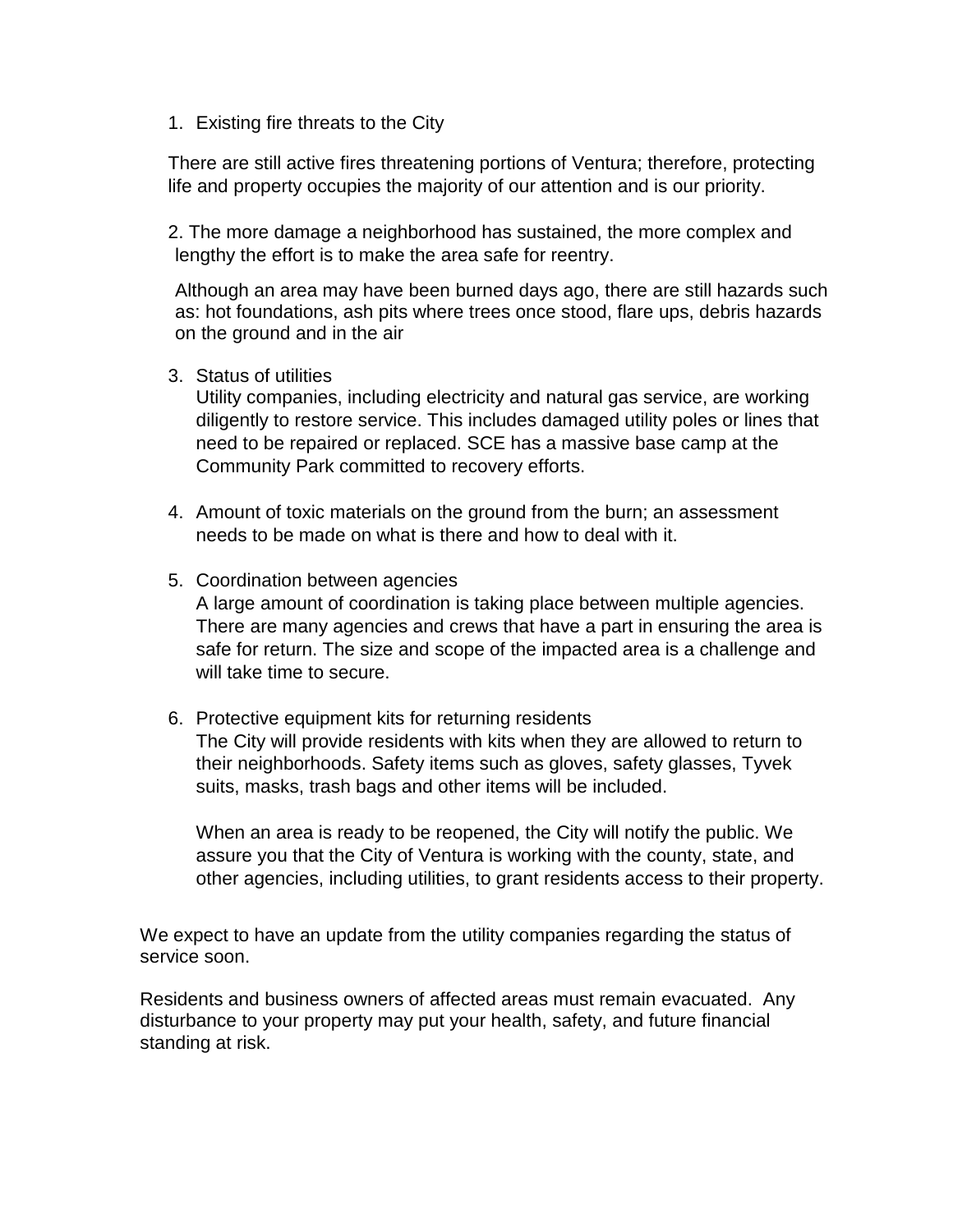# **UTILITY UPDATES:**

## **Natural Gas Update**

- In the City of Ventura, SoCal Gas crews stopped the flow of gas into some of the communities affected by the fires at the request of first responders. Currently about 1,300 customers have had their service interrupted.
- As of 10am on Monday, December 11, SoCal Gas identified 421 customers whose natural gas service lines have been disconnected from SoCal Gas' natural gas main, due to fire damage. This number is subject to change.
- As of 10am on Monday, December 11, SoCal Gas identified 949 customers whose natural gas service will need to be restored once officials determine it is safe to do so. This number is subject to change.
- SoCal Gas had approximately 300 employees working in the City of Ventura late last week to prepare the natural gas pipeline system for restores to impacted customers. SoCal Gas stands ready to mobilize technicians once they receive approval from officials to begin restoring service.

## **Southern California Edison Update**

As of 5pm on December 12, SCE identified approximately 1,500 customers in the Ventura area as currently without power.

As of 3pm on Monday, December 11, Southern California Edison had replaced more than 70 poles in the City of Ventura.

Southern California Edison has advised that there will be pockets of power outages in regions affected by the Thomas Fire as they assess damages and complete repairs. A map of current outages can be found [here.](https://www.sce.com/wps/portal/home/outage-center/check-outage-status/%21ut/p/b1/pVFNb4JAEP0r9MCR7NDFBY4b04C2kRC0yl7IuiyWpiyIq_349V3UpKfaGuc0LzPz5s0bxNAKMcUP9YbrulX8bcCMFEnsjuMgg0mUZhjowhvHIaEugGcactMAvwSF43wYwUM8Tcz8PMUwwSnMMkoxAEFLxBATSnf6BeU7IQvRKi2VLqSy4Zzb0O4130hLGCB7Gw61fLfEvu8Ntk613cDTibpE-drzsSh55QDw0PEAY2dNPOKE_j2phD8qIRiddV8Q9sfdR92XL8_NCv-HI8l8d-CYPT0_Ru6wIrtS8_Qfz6hft1tGjaWDdR8arW7ytGsWTYA_HfU1r5olvfsGTZWV9A%21%21/dl4/d5/L2dBISEvZ0FBIS9nQSEh/) If you see a downed power line, please call 911. If you have questions regarding your specific service from Southern California Edison, please call 800-611-1911.

Customers should report gas leaks by calling 911 or 1-800-427-2200. For updated information, visit [socalgas.com](https://www.socalgas.com/newsroom/fires)

# **LOCAL ASSISTANCE CENTER:**

The County of Ventura, in coordination with state and federal partners, is opening a Local Assistance Center (LAC) that will serve as a centralized, single point facility to provide essential resources and services to those that are beginning the recovery process to restore their households.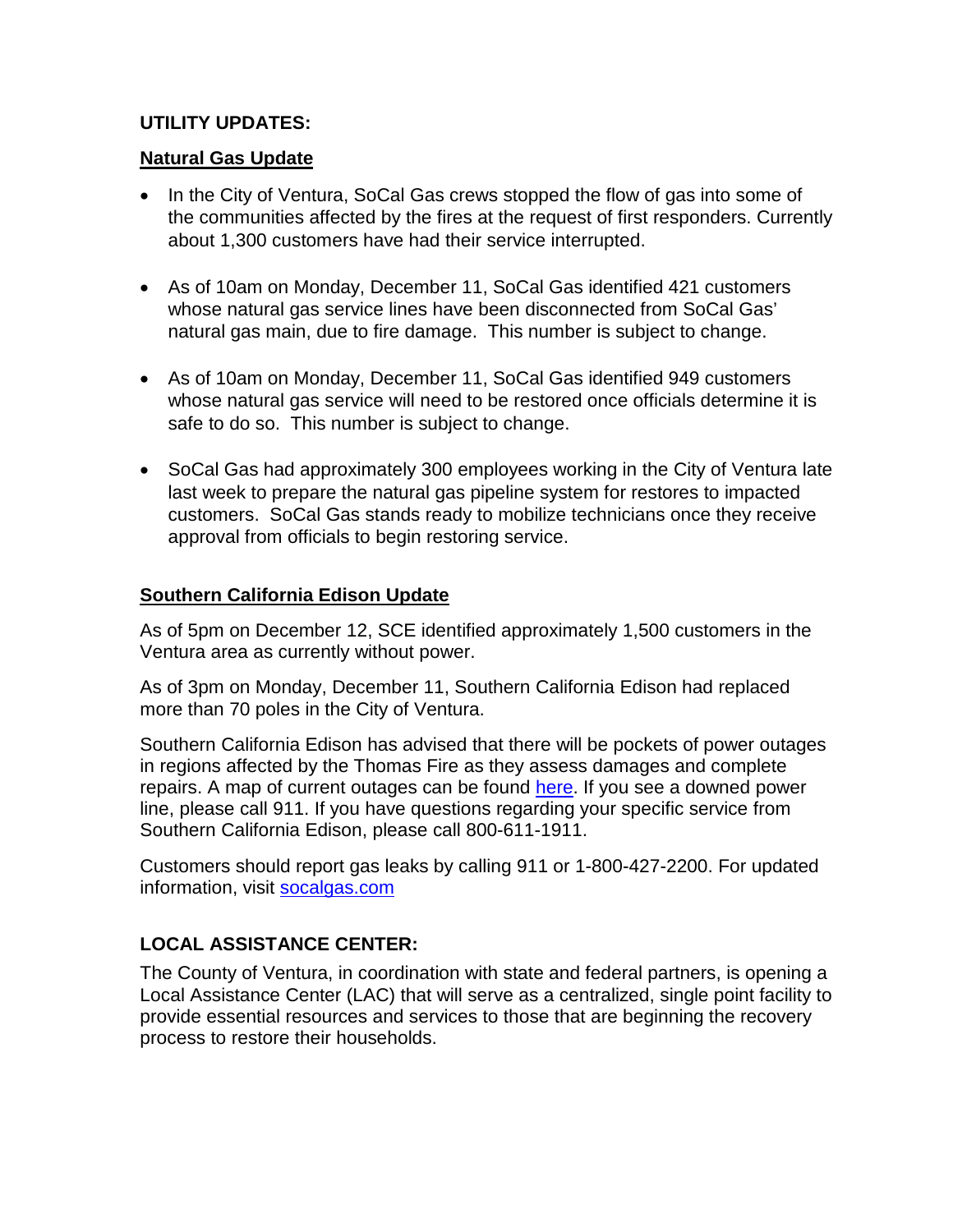Representatives from City of Ventura departments will also be at the Local Assistance Center to answer questions and provide important information to residents.

The LAC will be located at the Poinsettia Pavilion, 3451 Foothill Road, Ventura. The hours of operation will be:

Monday - Saturday: 9:00 am – 7:00 pm Sunday: 9:00 am – 4:00 pm

From east Ventura, go westbound on Foothill at Day Road From west Ventura, take Hillmont Street or Seaward Avenue to Foothill Road

The County of Ventura has also launched a website dedicated to helping victims of the Thomas Fire in their recovery. The website is called Ventura County Recovers [\(www.VenturaCountyRecovers.org\)](file://chfile/users/kflanders/Thomas%20Fire/www.VenturaCountyRecovers.org) and will serve as a comprehensive source of information for all matters relating to fire recovery. The site will be updated on a regular basis and will evolve as the recovery moves through its various phases.

To aid in the recovery, the County is also working on plans to re-assess properties damaged by the fire, streamline the permitting process, increase public health activities, and activate a robust debris removal plan.

#### **VENTURA CITY HALL IS OPEN:**

Ventura City Hall is open and ready to assist residents; business hours are 7:30am–5:00 pm. City Hall is located at 501 Poli Street. The Building & Safety Division is in Room #117; an extra public counter is located in the Community Meeting Room.

#### **MANDATORY EVACUATIONS FOR THE CITY OF VENTURA:**

All mandatory and voluntary evacuation orders have been lifted in the City of Ventura with the exception of all neighborhoods North of Foothill Rd from Day Road to Kimball Road in the City of Ventura.

#### **CURFEW ORDER IN THE CITY OF VENTURA**

The [Curfew Order issued on 12/05/2017](https://www.cityofventura.ca.gov/ArchiveCenter/ViewFile/Item/1781) has been amended for the City of Ventura. The Curfew has been lifted in all areas with the exception of the following areas:

• North of Foothill Road from Day Road to Kimball Road

#### **As of 12/12/17 there will be no escorted visits to the evacuated neighborhoods; this could change.**

The National Guard Military Police have been brought in to assist the Ventura Police Department in serving and protecting the City of Ventura. Due to the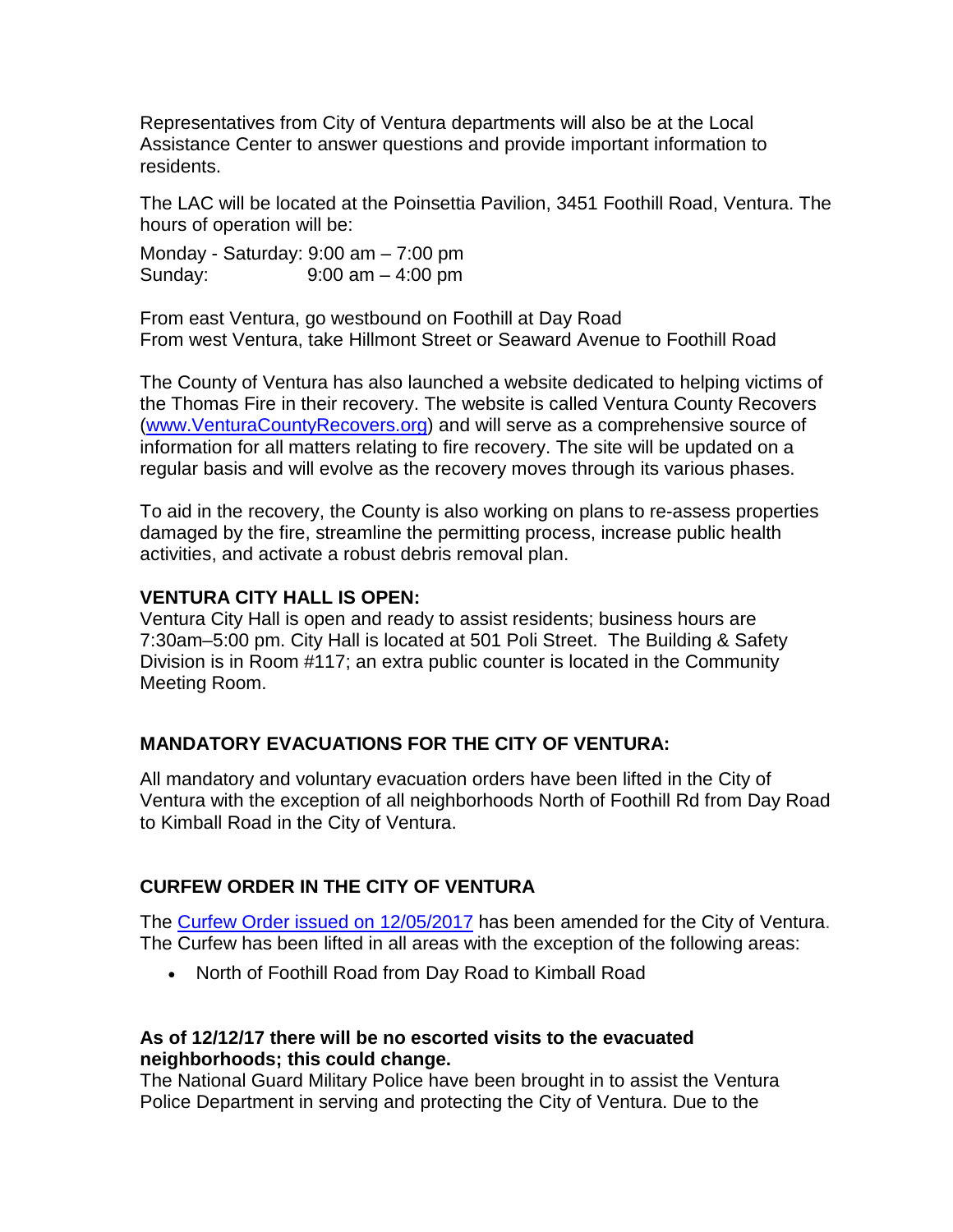countywide emergency, mutual aid resources are limited and have been exhausted. Allied Law Enforcement Agencies have been assisting the Ventura Police Department, but they must return to serving their own jurisdictions. The National Guard will be assisting the Ventura Police with traffic closures in the impacted areas and assisting with residential escorts.

## **BOIL WATER ADVISORY LIFTED CITYWIDE**

As of 12/12/2017 at 12pm the boil water advisory has been lifted citywide; it is no longer necessary to boil water or consume bottled water.

# **HARD ROAD CLOSURES FOR THE CITY OF VENTURA**

• Foothill Road from Day Road to Kimball Road

## [PARKING ENFORCEMENT UPDATE FOR CITY OF VENTURA](https://www.cityofventura.ca.gov/ArchiveCenter/ViewFile/Item/1790)

The Ventura Police Department will not enforce meter parking regulations in Downtown Ventura until January 2, 2018. Drivers are not required to pay the meter fee at time of parking. Oversized vehicle parking restrictions are also lifted and will not be enforced until January 2, 2018.

# **DUST MASK DISTRIBUTION IN THE CITY OF VENTURA**

N95 masks are being distributed free of charge to those residents and businesses impacted by the fire.

Ventura County Fair – Red Cross Shelter 10 W. Harbor Blvd Ventura

Beth Torah Temple (placed outside) 7620 Foothill Road, Ventura 9am-4pm

Barranca Vista Center 7050 Ralston Street, Ventura 9am – 4pm Monday through Friday

Museum of Ventura County 100 E. Main Street, Ventura 8:30am – 5pm Monday through Friday

Ventura City Hall (entrance at back parking lot) 501 Poli Street, Ventura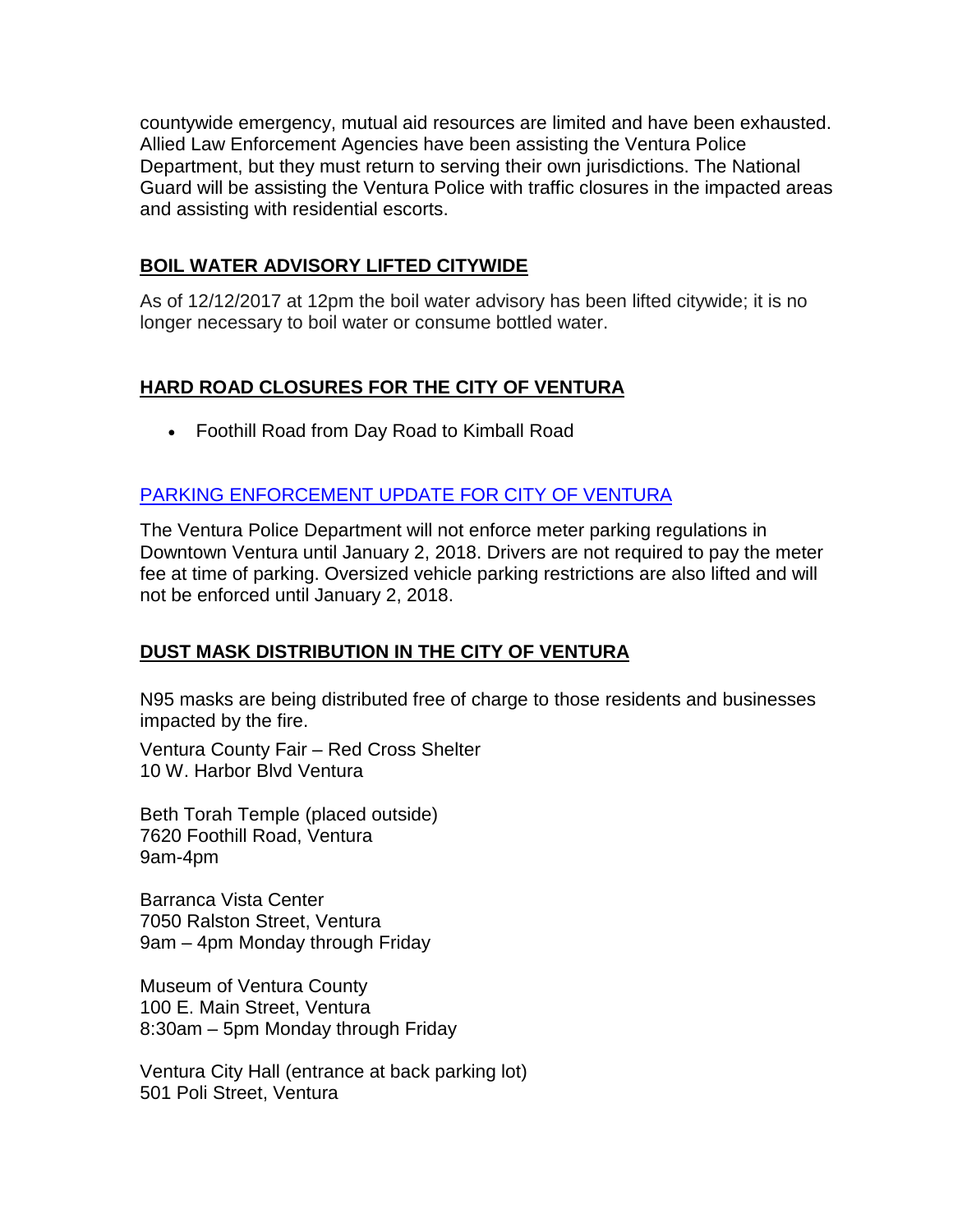7:30 am-5pm Monday through Friday

City of Ventura Maintenance Yard 336 Sanjon Road, Ventura 7:30am-5pm Monday through Friday

Hill Road Library 1070 S. Hill Road, Ventura During [regular library hours](https://www.vencolibrary.org/)

Saticoy Library 1292 Los Angeles Avenue, Ventura During [regular library hours](https://www.vencolibrary.org/)

## **EVACUATION SHELTERS**

- **City of Ventura** Ventura County Fairgrounds (Red Cross Includes an animal shelter for all types of animals) – 10 W Harbor Blvd, Ventura, CA
- **City of Oxnard** Oxnard College Gymnasium 4000 S. Rose Ave, Oxnard
- **UCSB** Recreational Center (Includes an Animal Shelter for small animals preferably in crates) 516 Ocean Road, Santa Barbara
- **City of Ojai** In partnership with safety and government officials, the Red Cross has transitioned residents of the Nordhoff High School shelter in Ojai (1401 Maricopa Hwy, Ojai) to alternative shelters on Saturday, 12/9.

#### **ANIMAL EVACUATIONS**

Please call 866-EVRT911 (866-387-8911) for requests for assistance in animal evacuations.

Large animal evacuations at the Ventura County Fairgrounds – 10 W Harbor Blvd, Ventura

#### **SCHOOL CLOSURES:**

[Please see vcoe.org for all school closure updates.](http://www.vcoe.org/)

The public is reminded to stay vigilant about current fire conditions. Please continue to adhere to road closures and evacuation orders. Please drive slowly and yield to emergency personnel in the area.

For real time public information and mapping, please visit [www.readyventuracounty.org](https://linkprotect.cudasvc.com/url?a=http://www.readyventuracounty.org&c=E,1,PI9bPY5Iihe--AQ66OJ6peANKMCP8k8-zbUfWFxNyoOBamvf07qAziviHvmhn8pMoEEXCH1D7Mbv_bFWGseG0-sbjF3jMxLR8j3cs6F5&typo=1)